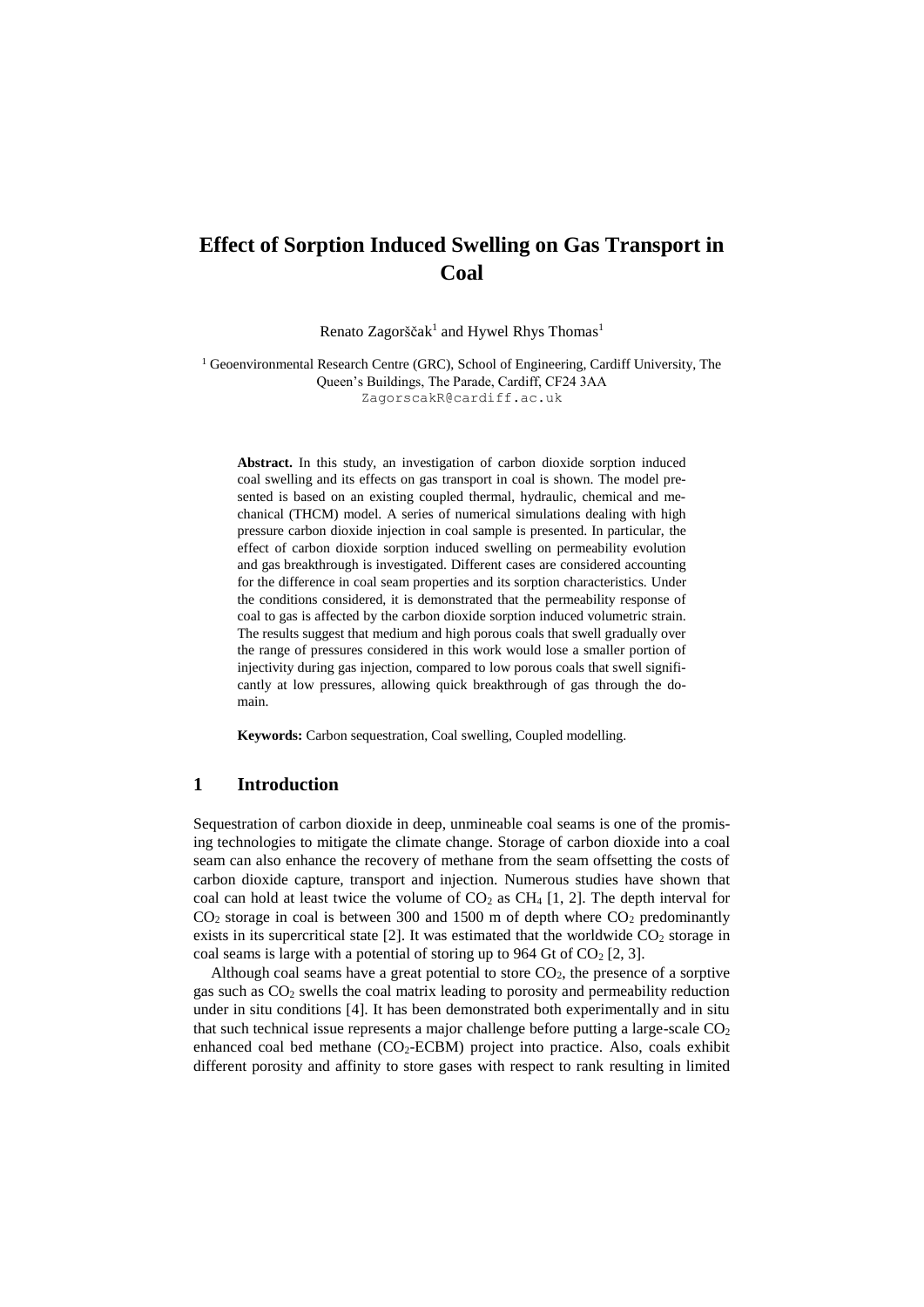understanding of coal behaviour under different conditions [5, 6]. Hence, further understanding of coal response to carbon dioxide injection is required.

In the present work, a theoretical model considering coal swelling induced by carbon dioxide sorption is implemented within the existing thermal, hydraulic, chemical and mechanical (THCM) numerical model. By applying the model under in situ conditions, theoretical changes in permeability and gas breakthrough during supercritical carbon dioxide injection over time are assessed, taking into account volumetric expansion of coal induced by gas sorption. The aim of the present research work is to investigate the impact of selected major parameters affecting the gas transport in coal. Different cases are considered representing variations in coal seam porosity and sorption properties.

# **2 Constitutive model**

A constitutive model employing the laws of mass conservation and stress equilibrium is implemented within an existing thermal, hydraulic, chemical and mechanical (THCM) numerical model COMPASS developed at the Geoenvironmental Research Centre, Cardiff University by Thomas and co-workers [7, 8].

In the model presented, the continuum is considered to be a two-phase system, consisting of a solid skeleton and pore gas. The deformation behaviour is governed by a constitutive relationship previously developed using an elastic model for highly swelling porous medium. Conditions are considered to be isothermal. Details of the developed model are presented elsewhere [9]. The governing equations are expressed in terms of two primary variables, i.e. gas chemical concentration and displacement.

#### **2.1 Governing equations**

In a single porosity medium, the conservation equation can be expressed mathematically as [7]:

$$
\frac{\partial(\theta_g c_g \delta V)}{\partial t} = -\delta V \nabla J_g - \delta V R_g \tag{1}
$$

where t is the time,  $\theta_q$  is the volumetric gas content,  $c_q$  is the gas concentration,  $\delta V$  is the incremental volume,  $\bar{V}$  is the gradient operator,  $J_g$  is the total gas flux and  $R<sub>g</sub>$  represents the sink/source for geochemical reactions. In equation (1), the sink/source term is expressed using a retardation factor via solid density and the Langmuir equation [10], since it is assumed that the majority of gas is stored as an adsorbed gas in the solid phase.

Langmuir equation, a common approach for calculating the equilibrium adsorbed amount  $s_a$ , can be expressed as:

$$
s_g = s_{max} \frac{u_g}{p_L + u_g} \tag{2}
$$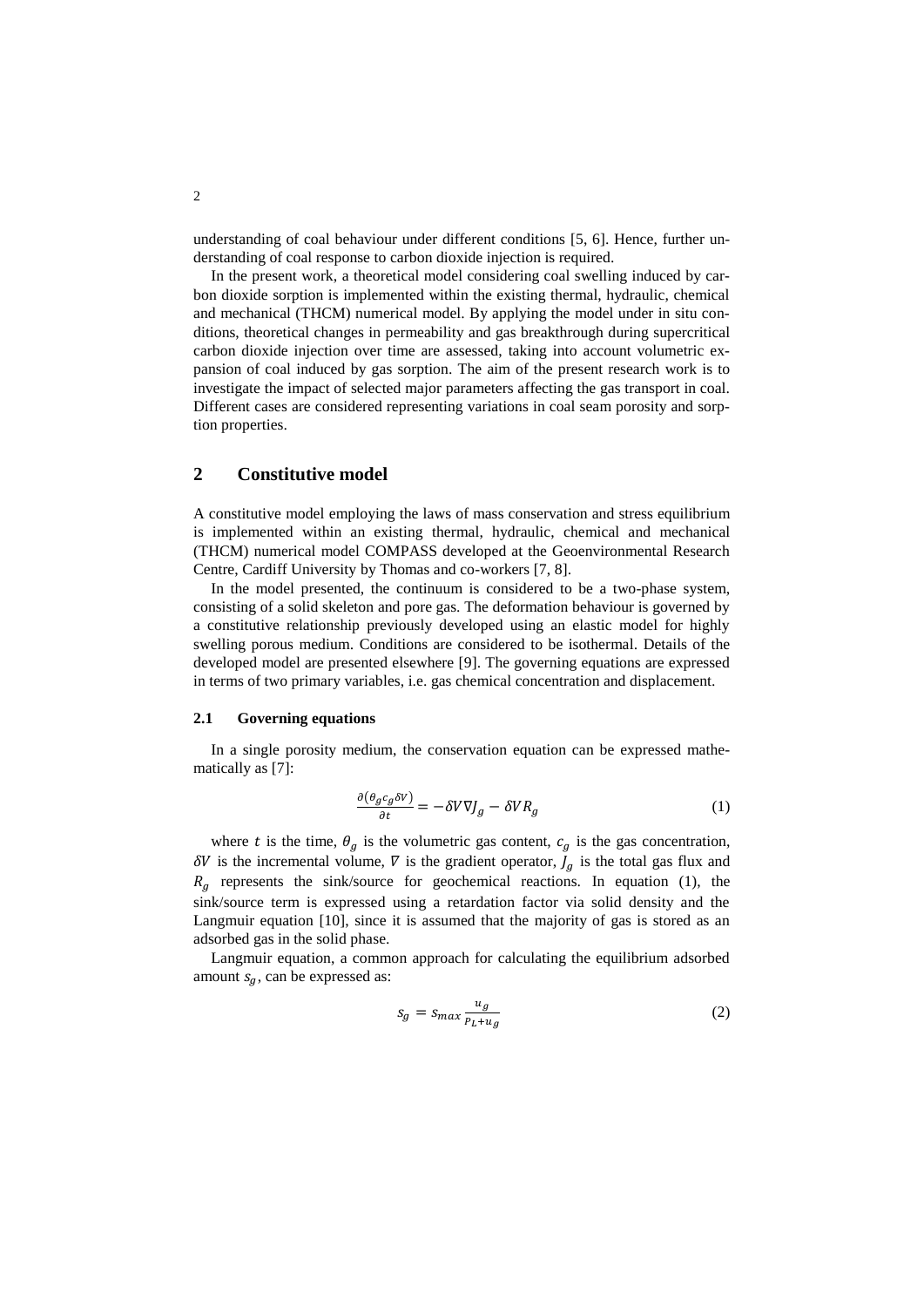where  $s_{max}$  and  $P<sub>L</sub>$  are the Langmuir constants for the maximum sorption capacity and pressure at which half of the maximum sorption is achieved, respectively.

Following that the net stress is defined as the difference between the total stress and gas pressure, as well as that the equilibrium is achieved when the resultant of the forces in any direction is zero, stress equilibrium can be expressed as [7]:

$$
\mathbf{P}d\sigma^{\prime\prime} + \mathbf{Pm}du_g + d\mathbf{b} = 0\tag{3}
$$

where **b** is the vector of body forces,  $\sigma''$  is the net stress,  $u_g$  is the gas pressure and **P** is the strain matrix.

In this work, the assumption is made that coal can be considered as an elastic porous material, which during the increment of stress produces only recoverable strains. Hence, the elastic stress-strain relationship is expressed through a generalized Hooke's law [7]. The elastic component of strain due to sorption induced swelling is expressed through Langmuir equation:

$$
\varepsilon_{sw} = \varepsilon_{max} \frac{u_g}{P_L + u_g} \tag{4}
$$

where  $\varepsilon_{max}$  is the Langmuir constant for the maximum volumetric strain.

Chemical equilibrium is assumed to exist between the solid phase and the porous system meaning that any amount of sorption induced swelling is based on the gas concentration within the pores.

In this work, appropriate relationships are employed to consider key gas transport properties, i.e. real gas compressibility, viscosity and diffusivity following the models developed by Peng and Robinson [11], Chung et al. [12] and Reid et al. [13], respectively.

The relationship between the porosity and permeability is expressed using a widely used approach as [14]:

$$
\frac{K}{K_0} = \left(\frac{n}{n_0}\right)^3\tag{5}
$$

The expanded governing equations for gas transport and stress equilibrium can be expressed in the following general form:

$$
C_{c_g c_g} \frac{\partial c_g}{\partial t} + C_{c_g u} \frac{\partial u}{\partial t} = \nabla \left[ K_{c_g c_g} \nabla c_g \right] + J_{c_g} \tag{6}
$$

$$
C_{\mathbf{u}c_g}dc_g + C_{\mathbf{u}\mathbf{u}}d\mathbf{u} + d\mathbf{b} = 0
$$
 (7)

where  $C$  and  $K$  matrices are the storage and flux terms, respectively. Binary subscripts are assigned to illustrate how each primary variable may be influenced in the coupled system. The term  $\tilde{I}$  represents the flux and  $\tilde{u}$  is the vector of displacement.

#### **2.2 Numerical solution**

The finite element method (FEM) is employed to spatially discretise the system of equations, whereas the finite difference method (FDM) is applied to achieve temporal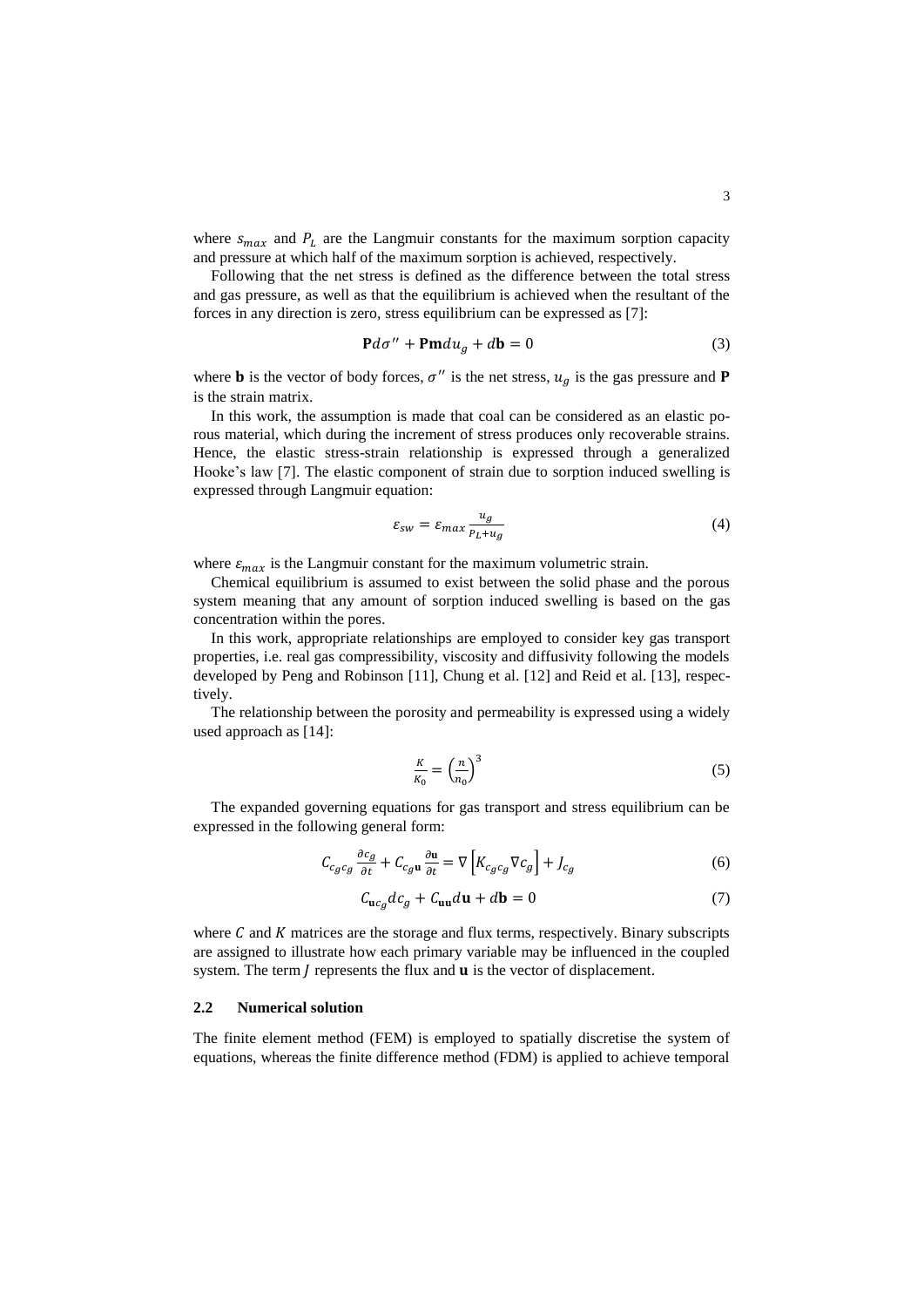discretisation. Such method has been previously shown to be suitable for coupled flow and deformation equations [15, 16]. Through application of the Galerkin spatial discretisation approach, the system of differential equations is expressed in matrix form as:

$$
\mathbf{A}\phi + \mathbf{B}\frac{\partial \phi}{\partial t} + \mathbf{C} = \{0\} \tag{8}
$$

where  $A$ ,  $B$  and  $C$  are the matrices of coefficients and  $\emptyset$  is the vector of variables.

Many of the fundamental aspects of these equations have been described in detail elsewhere [7, 17, 18].

# **3 Numerical simulations**

Simulations of supercritical carbon dioxide injection in a large coal sample are performed in this section. The outcome of these simulations is to better understand the major mechanisms which control the reactive transport of  $CO<sub>2</sub>$  in coal. A sensitivity analysis is conducted to evaluate the potential impact of coal porosity and Langmuir pressure on the permeability evolution and gas breakthrough. For each parameter, a "base case" value is selected, along with reasonable lower and upper limits. Using such approach, consideration was given to represent the potential variability among coals of different ranks.

#### **3.1 Computational domain and material parameters**

The system considered is a 1 m long domain with a 0.5 m height, discretised into 100 equally sized 4-noded quadrilateral elements. A variable time step is used which allows the size of the time step to vary depending on the state of convergence.

The domain is initially saturated with  $CO<sub>2</sub>$  at atmospheric conditions. In each simulation, a fixed atmospheric pressure is applied at the outlet boundary, while at the inlet boundary a time-dependent gas concentration is imposed. In particular, gas pressure increases monotonously from atmospheric conditions up to 7.5 MPa over the duration of 3600 seconds and then remains constant until the end of the simulations. The duration of each simulation is six hours.

All boundaries of the column are restrained for deforming vertically to simulate uniaxial conditions, as expected in situ. Also, the outlet boundary of the sample is fully restrained from deforming horizontally. Conditions are isothermal, with a fixed temperature of 308 K. Selected temperature and injection pressure conditions represent approximate conditions at 750 m below the ground level [19].

A summary of the material parameters, equal in each simulation, is provided in Table 1. Also, cases considered in the sensitivity analysis are shown. Base case values of the porosity and Langmuir pressure are 2% and 2.5 MPa, respectively. The low and high Langmuir pressure cases consider Langmuir pressure values of 0.5 MPa and 5 MPa, respectively, while having the value of porosity equal to the base case, i.e. 2%. In a similar manner, low and high porosity cases consider porosity values of 1.5% and 2.5%, respectively, while using the base case Langmuir pressure value of 2.5 MPa.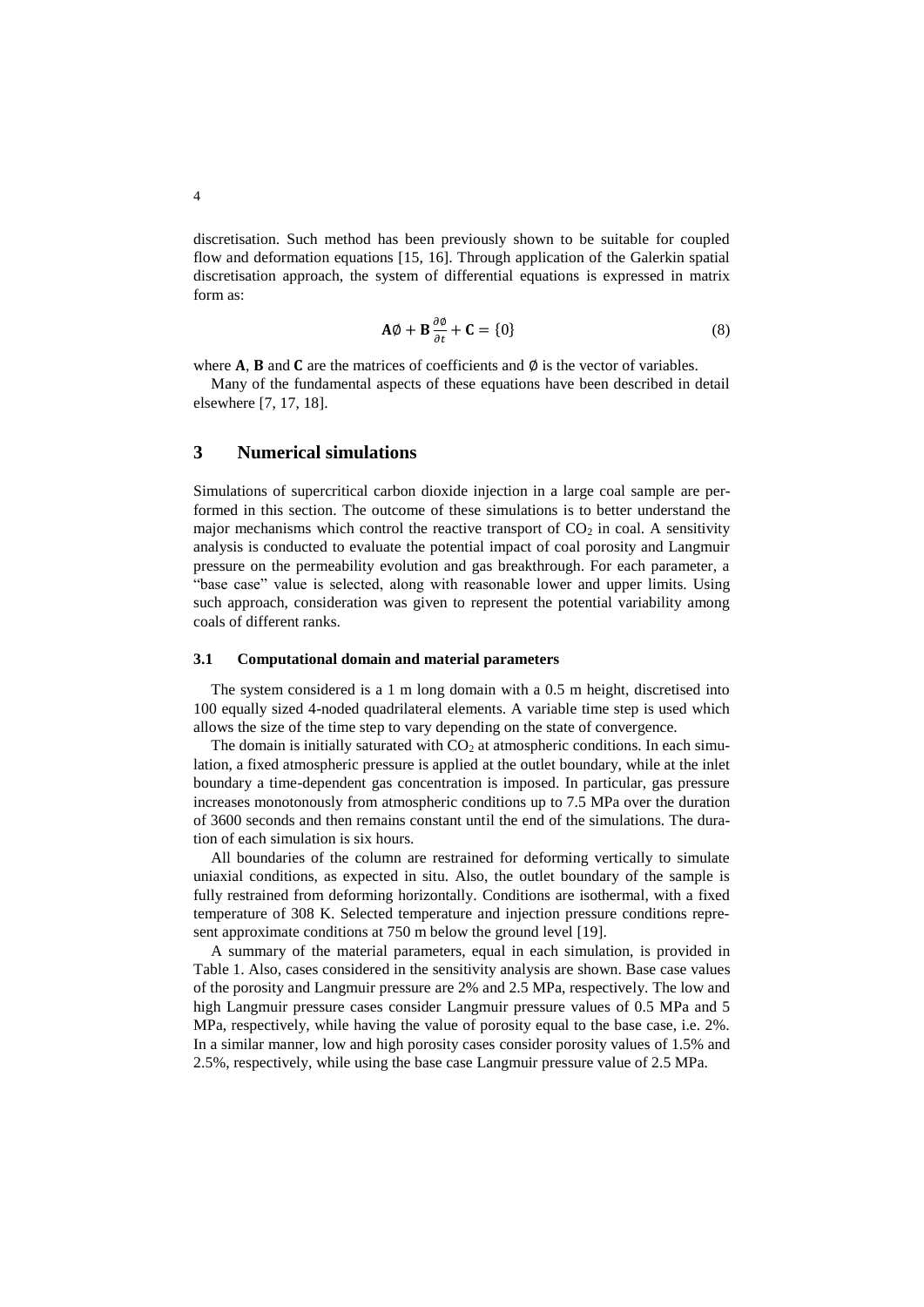**Table 1.** Material parameters

| <b>Material Parameters</b>                           | <b>Value</b>        |                 | <b>Reference</b>  |                 |                 |
|------------------------------------------------------|---------------------|-----------------|-------------------|-----------------|-----------------|
| Initial permeability, $K_0$ (m <sup>2</sup> )        | $1.0\times10^{-15}$ |                 | $\lceil 2 \rceil$ |                 |                 |
| Elastic modulus, $E(GPa)$                            | 2.0                 |                 | [6]               |                 |                 |
| Poisson's ratio, $v(-)$                              | 0.35                |                 | [6]               |                 |                 |
| Coal density, $\rho$ (kg m <sup>-3</sup> )           | 1380                |                 | [21]              |                 |                 |
| Langmuir capacity, $s_{max}$ (mol kg <sup>-1</sup> ) | 2.0                 |                 | [6]               |                 |                 |
| Langmuir vol. strain, $\varepsilon_{max}$ (%)        | 2.0                 |                 | [6]               |                 |                 |
| <b>Sensitivity analysis parameters</b>               |                     |                 |                   |                 |                 |
|                                                      | Low                 | High            | <b>Base</b>       | Low             | <b>High</b>     |
|                                                      | Langmuir            | Langmuir        | Case              | <b>Porosity</b> | <b>Porosity</b> |
|                                                      | <b>Pressure</b>     | <b>Pressure</b> |                   | Case            | Case            |
|                                                      | Case                | Case            |                   |                 |                 |
| Initial porosity, $n_0$ (%)                          | 2.0                 | 2.0             | 2.0               | 1.5             | 2.5             |
| Langmuir pressure, $P_L$ (MPa)                       | 0.5                 | 5.0             | 2.5               | 2.5             | 2.5             |

#### **3.2 Results of the sensitivity analysis**

Figure 1 shows the temporal evolution of permeability throughout the duration of each simulation. Permeability evolution is assessed at an arbitrary chosen point close to the inlet boundary, i.e. 0.1 m away from the injection point. The results revel that using the base case values for porosity and Langmuir pressure, permeability continuously decreases during the first hour of the simulation and then reaches a value of  $5\times10^{-17}$  m<sup>2</sup>.

The same final permeability value is predicted for the low Langmuir pressure case, however, with a different shape of the curve during the first hour of simulation. In particular, the reduction in permeability occurred quicker achieving the final value of permeability after half an hour into the simulation.

Between the high Langmuir pressure and high porosity cases, a small difference between the slopes of the curves and final permeability values is predicted. In such cases, permeability values are reduced to  $1.1 \times 10^{-16}$  m<sup>2</sup> and  $1.4 \times 10^{-16}$  m<sup>2</sup> after one hour into the simulations, respectively.

For the low porosity case, it is predicted that the permeability continuously drops throughout the duration of the simulation resulting in maximum reduction in the permeability value of  $1.5 \times 10^{-17}$  m<sup>2</sup> at the end of the simulation.

Based on such observations, the Langmuir pressure parameter has a greater effect on the shape of the curve than on the final reduction value. This is related to the fact that for coals with low value of  $P_L$ , half of the sorption induced swelling occurs at low pressures reducing the permeability significantly at early stages of injection. Hence, at high pressures when the sorption induced swelling is almost complete, difference in absolute permeability values between low  $P_L$  and high  $P_L$  cases would be negligible.

Opposite to the Langmuir pressure parameter, the initial porosity has a greater effect on the final reduction value than on the slope of the curve. In other words, for the same amount of the sorption induced swelling to be accommodated, smaller pore volumes are more affected than larger pore volumes.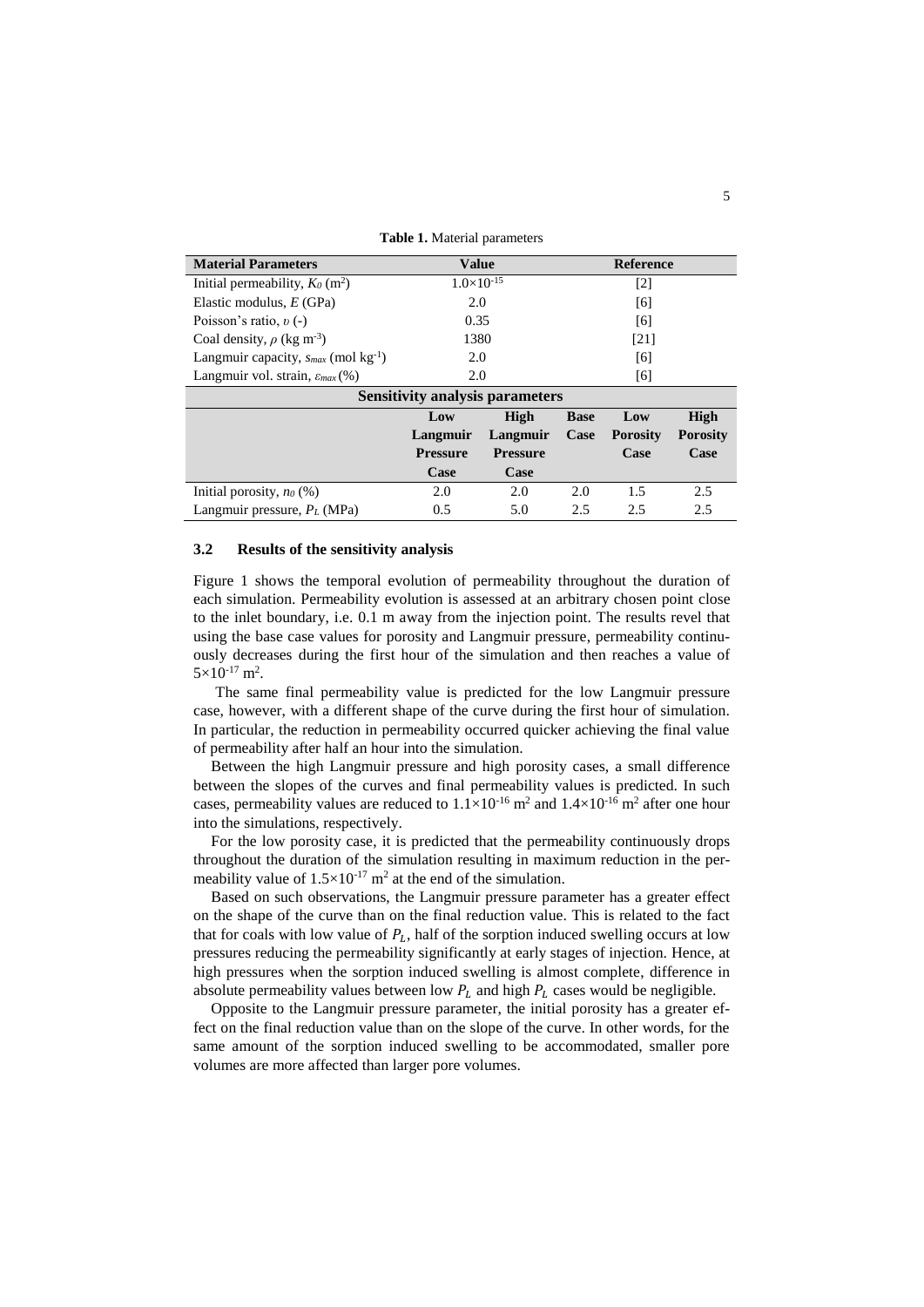

Fig. 1. Predicted permeability evolution for five different combinations of initial porosity and Langmuir pressure, evaluated 0.1 m from the injection point.



Fig. 2. Profiles of CO<sub>2</sub> in the domain at the end of simulations for five different combinations of initial porosity and Langmuir pressure.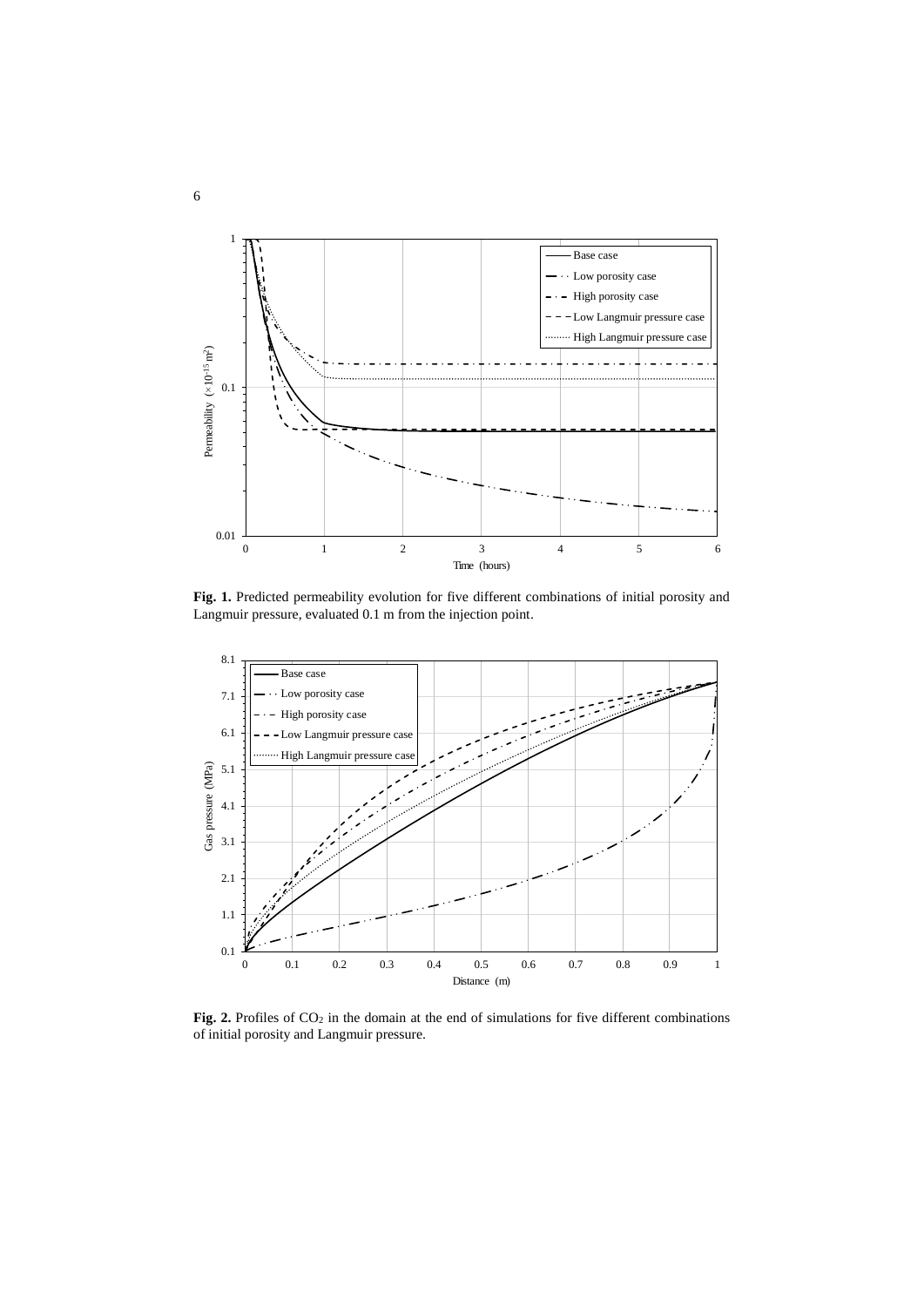In order to investigate the effect of permeability reduction on gas breakthrough, pressure profiles across the domain at the end of the simulations for each case considered are assessed and presented in Figure 2. The results show that all cases, except the low porosity case, exhibit non-linear profiles, typical for highly compressible gases, with more than 4.7 MPa of gas pressure at the middle of the domain. This suggests a near-complete breakthrough of  $CO<sub>2</sub>$ , i.e. steady-state, throughout the domain at the end of simulation time. The significant reduction in permeability for the low porosity case resulted in limited gas flow through the sample where the gas pressure of 1.67 MPa was observed half way between the injection and the abstraction points.

# **4 Conclusions**

A sensitivity analysis was conducted to investigate the response of coal subject to supercritical carbon dioxide injection through a series of numerical simulations. The base case as well as lower and upper values of the coal porosity and Langmuir pressure were selected to examine the influence of such parameters on the permeability evolution and gas breakthrough in coal. The numerical modelling results suggest that coals with low Langmuir pressure experience strong reduction in permeability in the early stages of gas injection. Also, the results demonstrate that low porosity is a parameter having the strongest influence on the final permeability and having the largest impact on the gas flow throughout coal. Hence, based on the results of this study, coals with high value of the Langmuir pressure and large volume of pores available for flow are expected to be the least affected by the coal swelling and would offer a stable injection of  $CO<sub>2</sub>$ .

This study offers useful information on the importance of various factors on coal response to CO<sup>2</sup> injection providing an enhanced understanding of the coupled processes during carbon sequestration. These factors strongly vary among coals of different ranks, hence, it is recognised that reliable parameter measurement and determination is crucial for assessing their impact. Continued research is required to incorporate additional controlling factors that affect coal behaviour and obtain an optimum combination of such factors which would result in the greatest carbon storage potential.

### **Acknowledgements**

The financial support from WEFO, for the first author, is gratefully acknowledged.

### **References**

1. Jones, N.S., Holloway, S., Smith, N.J.P., Browne, M.A.E., Creedy, D.P., Garner, K. and Durucan, S. UK Coal Resource for New Exploitation Technologies. DTI Report No. COAL R271, DTI/Pub URN 04/1879. DTI Cleaner Coal Technology Transfer Programme, Harwell. (2004).